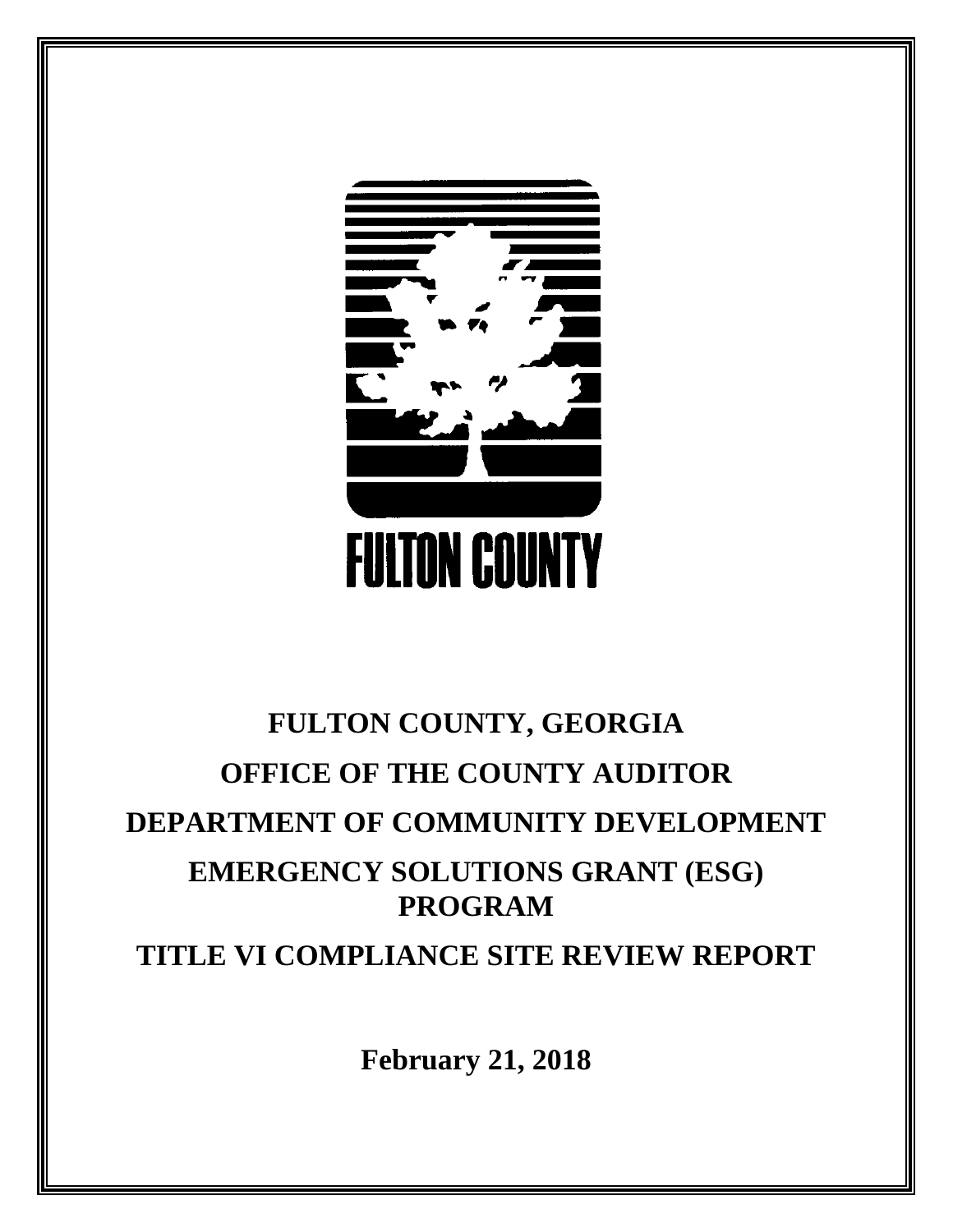## **TABLE OF CONTENTS**

## PAGE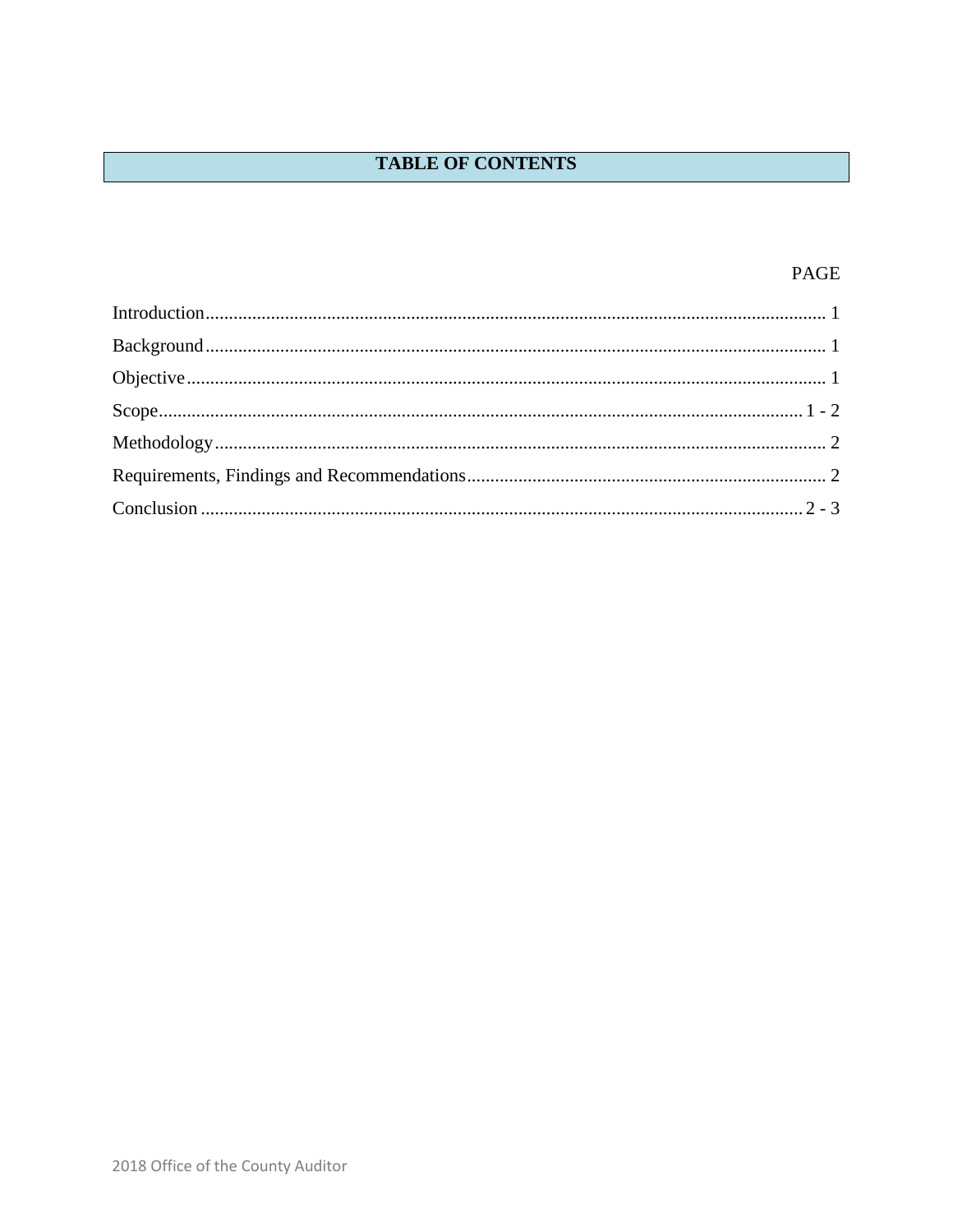## <span id="page-2-0"></span>**INTRODUCTION**

Title VI of the Civil Rights Act of 1964 prohibits discrimination on the basis of race, color or national origin under any program or activity receiving Federal Financial Assistance (FFA). Title VI compliance requirements apply to any county department, agency or sub-recipient that receives FFA.

The Office of the County Auditor conducted a site review of the Department of Community Development on November 03, 2017 with Kim Benjamin, Community Development Specialist. The site review addressed the Title VI compliance requirements for the Emergency Solutions Grant (ESG) Program for the period of September 07, 2016 – August 22, 2018 in the total amount of \$178,159.00.

## <span id="page-2-1"></span>**BACKGROUND**

The Emergency Solutions Grant Program assists individuals and families quickly regain stability in permanent housing after experiencing homelessness or a housing crisis.

#### <span id="page-2-2"></span>**OBJECTIVES**

The Office of the County Auditor has the responsibility of conducting Title VI Compliance Site Reviews of Federal financial assisted recipients and sub-recipients to determine whether they are honoring their commitments, as represented by certification, to comply with the Title VI/Nondiscrimination Civil Rights requirements.

The primary objective of the site review was to determine if the ESG Program has met its General Reporting and Program-Specific contractual requirements of the state, federal and county laws, policies, rules and regulations relating to Title VI. In addition, requirements and guidance measures of Limited English Proficiency (LEP) for program recipients, sub-recipients and contractors were discussed.

The secondary objective of the Title VI Compliance Site Review was to provide technical assistance in the form of training and to make recommendations regarding corrective actions as deemed necessary and appropriate.

#### <span id="page-2-3"></span>**SCOPE**

The scope of this Title VI Compliance Site Review of the ESG Program examined the following requirements according to the agreement with the United States Department of Housing and Urban Development:

## (1) General Requirements

- a. Each application for federal assistance contains signed assurances or award contract agreement of compliance with Civil Rights regulations.
- b. A copy of the agency's Title VI complaint procedures.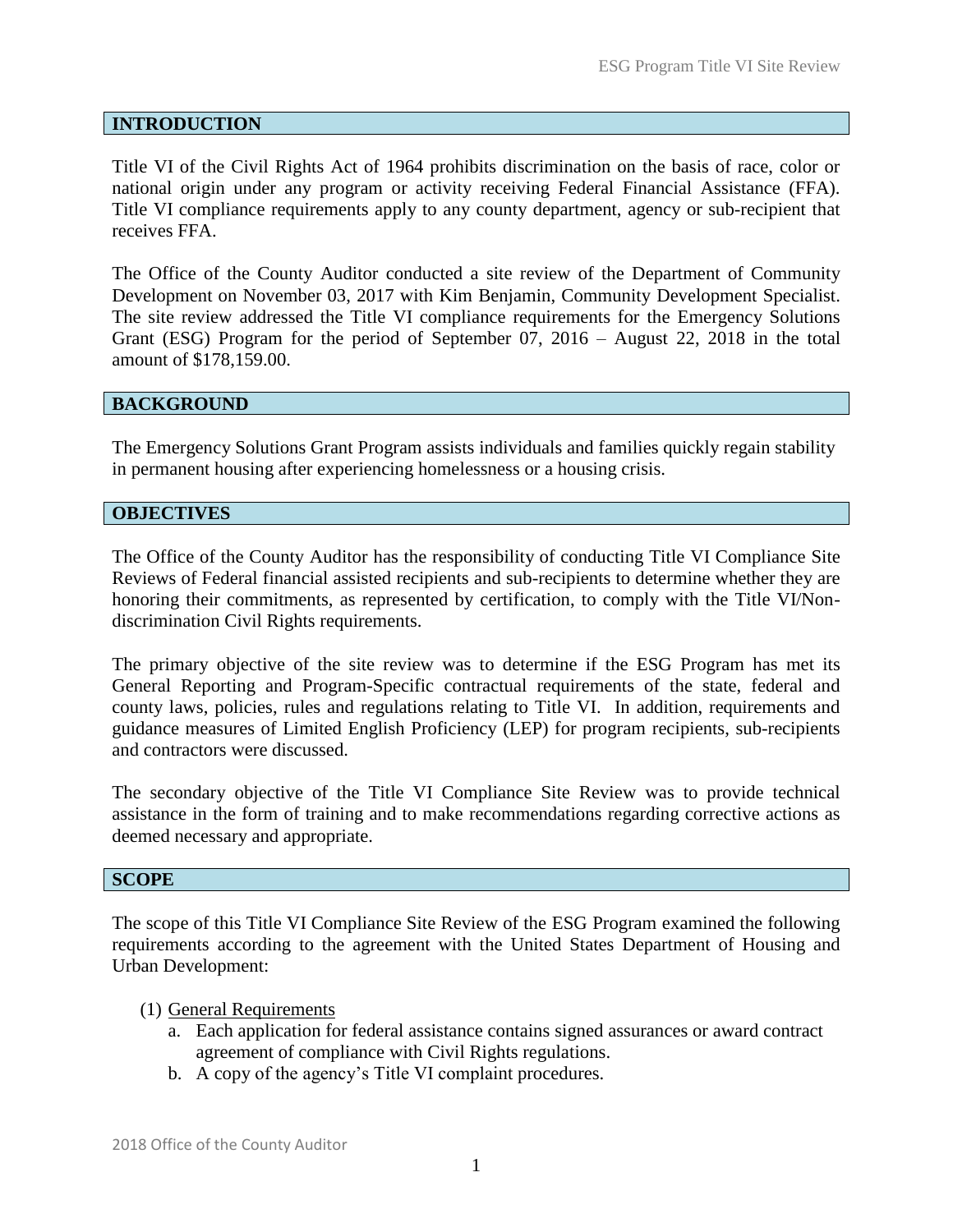- c. A copy of the agency's Title VI and LEP plan for providing access to Limited English populations.
- d. A posted copy of appropriate civil rights posters, pamphlets and notice to public information.
- e. Placement of "babel" notice in service locations and on service documents. (Notification of translation services provided at no additional cost to participants)
- (2) Program-Specific Requirements
	- a. A description of how the agency monitors its sub-recipients for compliance with Title VI (if applicable).
	- b. A copy of sub-recipients' Annual Title VI Certifications and Assurances (if applicable).
	- c. Ensure meaningful access to programs and activities by persons with limited English proficiency.
	- d. Promote the full and fair participation of all affected populations of programs and activities through public outreach strategies.

## **METHODOLOGY**

A memorandum was sent to Frankie Atwater, Director of Community Development, providing notification of the site review. In addition, an email was sent to Mia Redd, Operations Manager, providing the same notification information along with an electronic copy of the Title VI Compliance Site Review Tool used to conduct the monitoring. The tool provided a preview of compliance areas that would be assessed.

The review tool was utilized to assess the various areas of the Agency's Title VI requirements as well as gather information relating to Title VI specialty areas (Public Participation/Outreach and Service Recipient Demographics (when applicable)).

In addition, the department's Title VI Liaison was provided Title VI Basics and Compliance Training and law updates during the site review. This training assists with the efforts of understanding, obtaining and maintaining continuous, non-discrimination compliance.

## **REQUIREMENTS, FINDINGS AND RECOMMENDATIONS**

## **Findings**

No findings of Title VI deficiencies.

## <span id="page-3-0"></span>**CONCLUSION**

The ESG Program demonstrated Title VI compliance as required. The department displayed proper Title VI signage in appropriate places, providing Title VI awareness to citizens and employees. Also, the department provided copies of the mandatory assurances/awarded contract agreement signed off by the Fulton County Chairman of the Board of Commission.